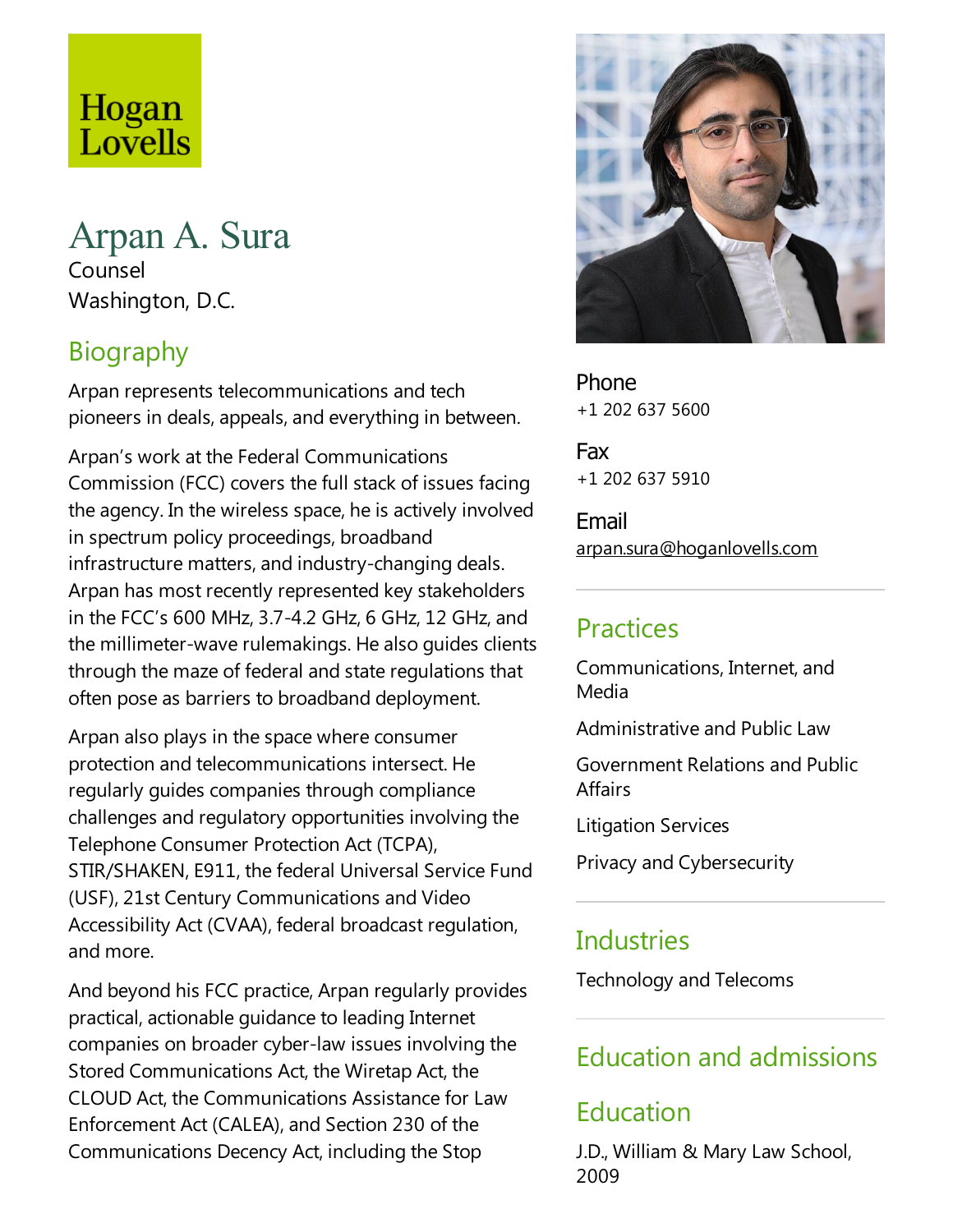Enabling SexTraffickers Act (SESTA) and Allow States and Victims to Fight Online SexTrafficking Act (FOSTA).

Arpan previously served as in-house counsel at Sprint, where he oversaw a portfolio of high-stakes litigation and enforcement matters. Before joining Sprint, Arpan tried cases to verdict, briefed appeals, and defended government investigations at a leading international law firm.

#### Representative experience

Advising numerous telecommunications and Internet companies on the new Clarifying Lawful Overseas Use of Data Act (CLOUD Act).

Advises broadcasters in complex M&A transactions involving full power and low power television stations and regulatory compliance.

Represents operators and siting companies in disputes involving the National Historic Preservation Act (NHPA) and the National Environmental Protection Act (NEPA).

Advising automobile manufacturers on novel legal issues involving "connected car"and other telematicsrelated technologies.

Representing T-Mobile in spectrum-policy and competition-related matters.

Representing telecommunications and media companies in FCC and FTC investigations and enforcement proceedings.

Representing the Competitive Carriers Association in its opposition to Sinclair Broadcasting's proposed US\$3.9 billion acquisition of Tribune Media.

Representing stakeholders across industry sectors in numerous FCC rulemaking proceedings to reform the TCPA.

Representing the Association of American Railroads in the FCC's rulemaking proceeding to streamline the deployment of wireless infrastructure.

B.A., B.S., The University of Texas at Austin, 2005

#### Memberships

Federal Communications Bar Association

#### Bar admissions and qualifications

District of Columbia Virginia